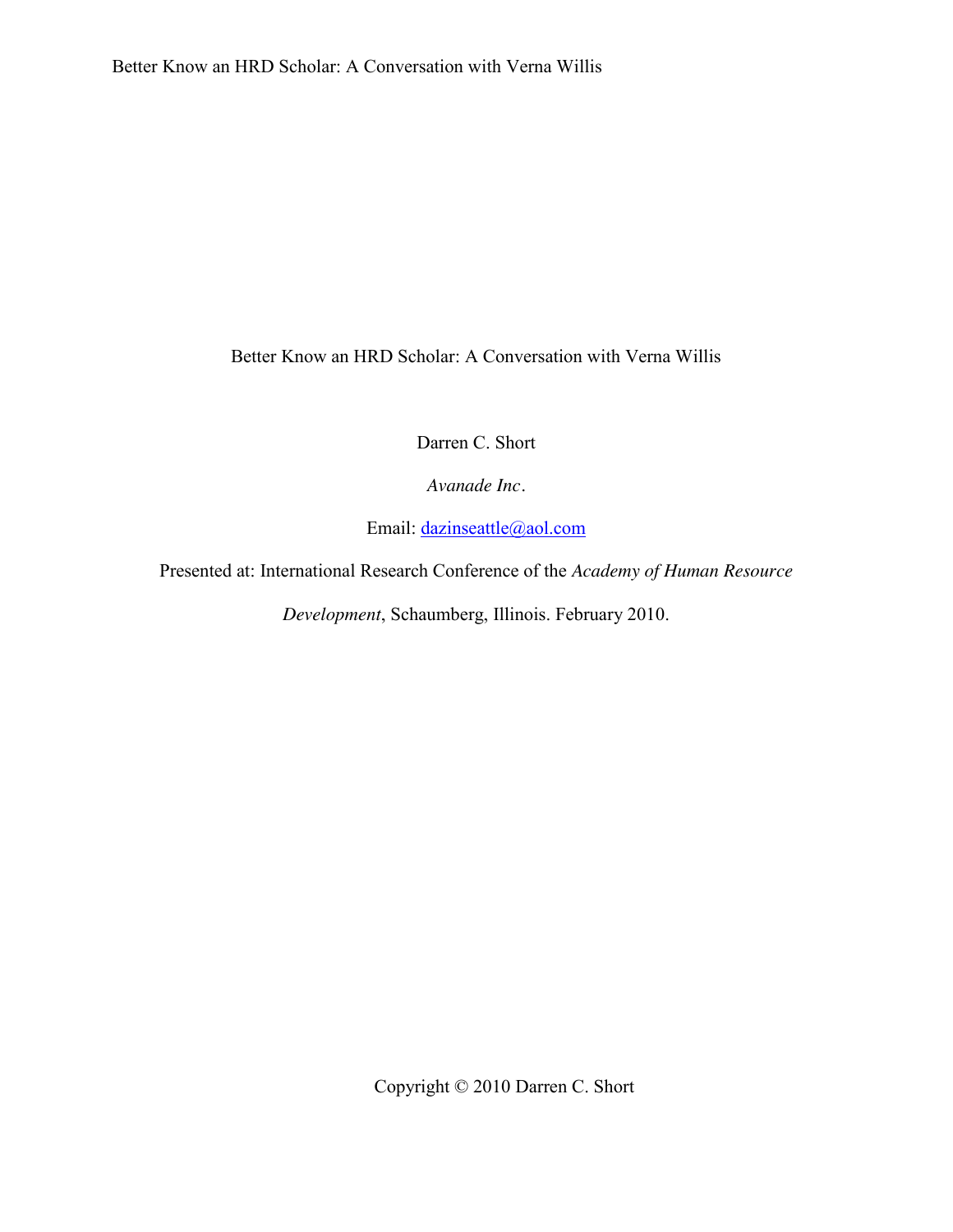#### **Abstract**

This paper contains a conversation with Verna Willis, and is part of a series that focuses on different HRD scholars – the aim being to better understand the people behind the names we see in print. Verna was at Georgia State University from 1988 to her retirement in 2004, and led the Georgia State program to an Outstanding HRD Academic Program Award in 1997. She was on the first Board of the AHRD, and is known as the founder of the Chief Learning Officer concept. Prior to academia, Verna was an HRD practitioner for more than 20 years.

*Keywords:* Verna Willis, HRD scholars, Academy of Human Resource Development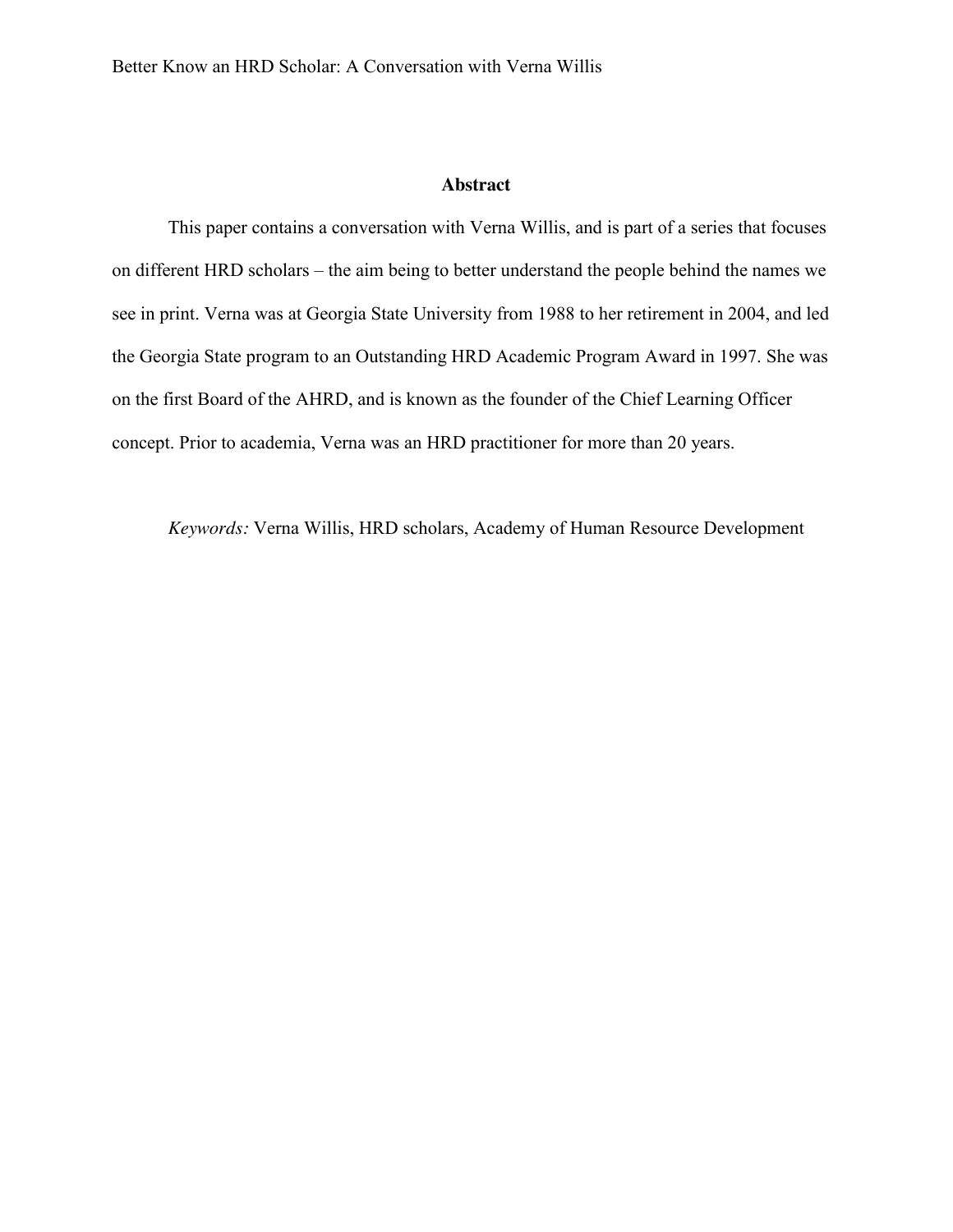Better Know an HRD Scholar: A Conversation with Verna J. Willis

The Academy of Human Resource Development (AHRD) was started in 1993, and has since brought together a large number of scholars with the combined vision of leading the HRD profession through research (see Swanson & Holton, 2009, for more on the history of AHRD). AHRD members have a wonderful opportunity to learn from the experiences of senior scholars who attend conferences and publish in the Academy journals. This paper is part of a series that aims to better understand the people behind these names we see in journals and conference papers by examining their career histories, motivations, and histories. This follows in the traditions of others who have explored career histories in other professions (see Roworth-Stokes & Perren, 2000; Harrow & Mole, 2005; Hareli & Klang, 2008). Over time, I will analyze all of these conversations to identify cross-cutting themes and lessons learned. However, this is not the purpose of this paper – which focuses on one person.

This paper contains a conversation with Verna J. Willis. Verna was an Associate Professor of Human Resource Development (HRD) at Georgia State University from 1988 to her retirement in 2004. Verna led the Georgia State HRD faculty to a "most outstanding" HRD academic program designation, which was awarded by the Academy of Human Resource Development in 1997. She was on the first Board of the Academy of Human Resource Development, and is known as the founder of the Chief Learning Officer concept that is now prevalent in organizations around the world. Prior to her career in academia, Verna had more than 20 years of experience as a practitioner working in the United States, Qatar and Indonesia. She has written widely on many topics, and most recently is best known for her work on action learning.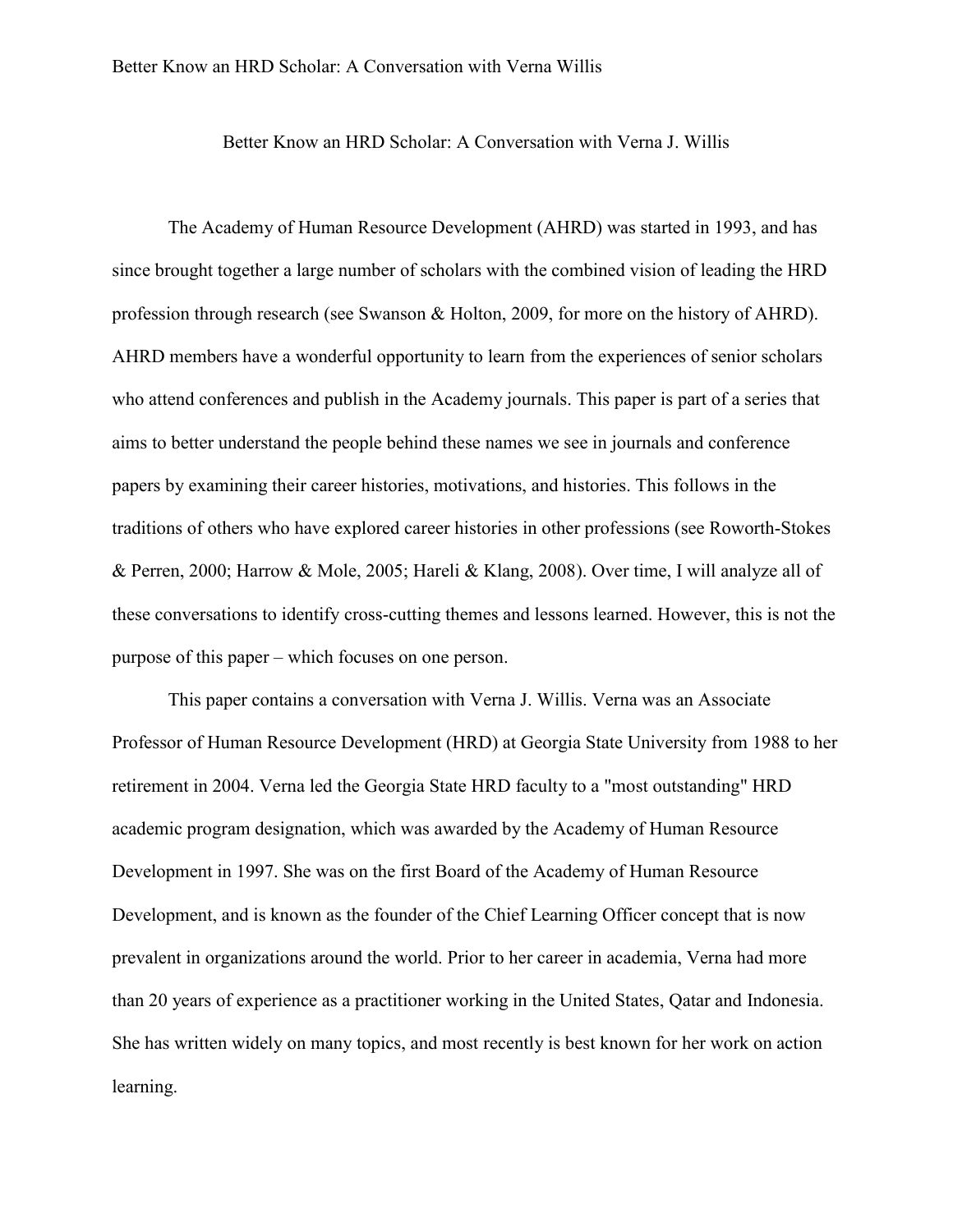### **Methodology**

I select interview participants based on very personal reasons: I interview those who have most influenced and inspired me through their engagement with AHRD. I approach interviewees with a request to participate that includes a list of sample questions which are used as a reference during the interviews but do not structure or limit the conversation.

The conversations with Verna were conducted by phone on June 1 and 4, 2010. The conversations were recorded, transcribed, and then edited to meet the word count limit for the AHRD conference. The editing retained the spirit and voice from the conversations. The edited version was reviewed by Verna prior to conference submission, and a few minor errors or omissions were corrected.

I hope you find what follows to be as interesting and useful as I do.

## **The Conversation**

*Darren*: I like to start my conversations by asking people if they would be willing to walk me through their careers. So, would you be okay to start at whatever you consider the beginning, and to take me through the main steps in your career?

*Verna***:** Perhaps a good place to begin is at a very early point in my life, which is where I started to develop my understanding of how people learn. My parents were born in the 1890's and had no formal schooling beyond ninth grade, all acquired in one-room rural schools. But they were omnivorous readers, and they read aloud in the evenings to each other and to their seven children. Learning through reading and talking about what we read was always a communal affair, not a matter solely of simple bedtime stories. Some of my earliest memories were of the lovely rhythms and sounds of words my parents articulated by the light of kerosene lamps and later, Coleman lanterns. I then went to a one-room school myself, through the seventh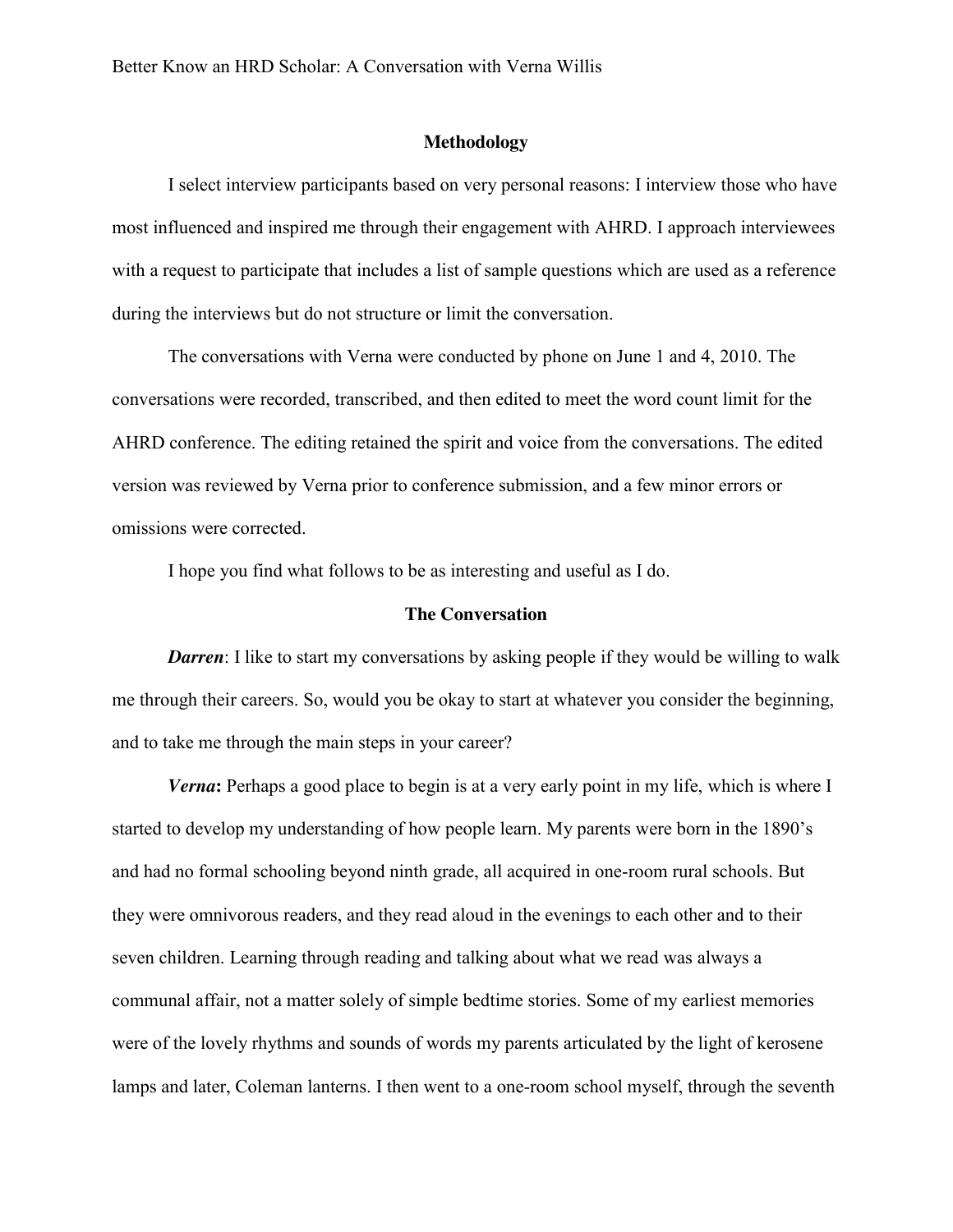grade. Learning was always fun and a grand adventure. Even as the lessons grew more complicated, I felt as if it was a welcome challenge to wend my way through them. This was before behaviorism ruled in instructional design, and while there were milestones, there were no behavioral objectives. We zoomed all over the disciplines and I have come to feel, in retrospect, that we were learning naturally, holistically, and with a great deal of self-organization and selfdirection.

*Darren:* It sounds like your early childhood influenced how you came to view adult learning and development.

*Verna*: Yes. Growing up on a farm established a sense of ecological relationships. It seems to me that I always knew that everything was interwoven with and inter-depended upon everything else, so that when I encountered General System Theory in my doctoral program at SUNY Buffalo, it was not news to me. Systems thinking has been the primary cognitive strategy that I have used throughout my personal and professional life. These cradle-to-grave concepts have been crucial to my undertaking, understanding, practicing, and academic efforts in Human Resource Development.

*Darren*: Did this early understanding of learning and development influence your early career choices?

*Verna***:** My first career goal, which I developed in high school, was to be a scientist. So I entered Alfred University in New York State as a biology major and learned all about anatomy, dissections, slicing and staining tissues, embryology, and in functioning of the bodies of whole but differentiated organisms. I discovered the difference between *pure* and *applied sciences* and embraced the intellectual and ethical rigors of the scientific method. Then World War II ended and, interrupting my degree program, I married a home-coming warrior. Seventeen years and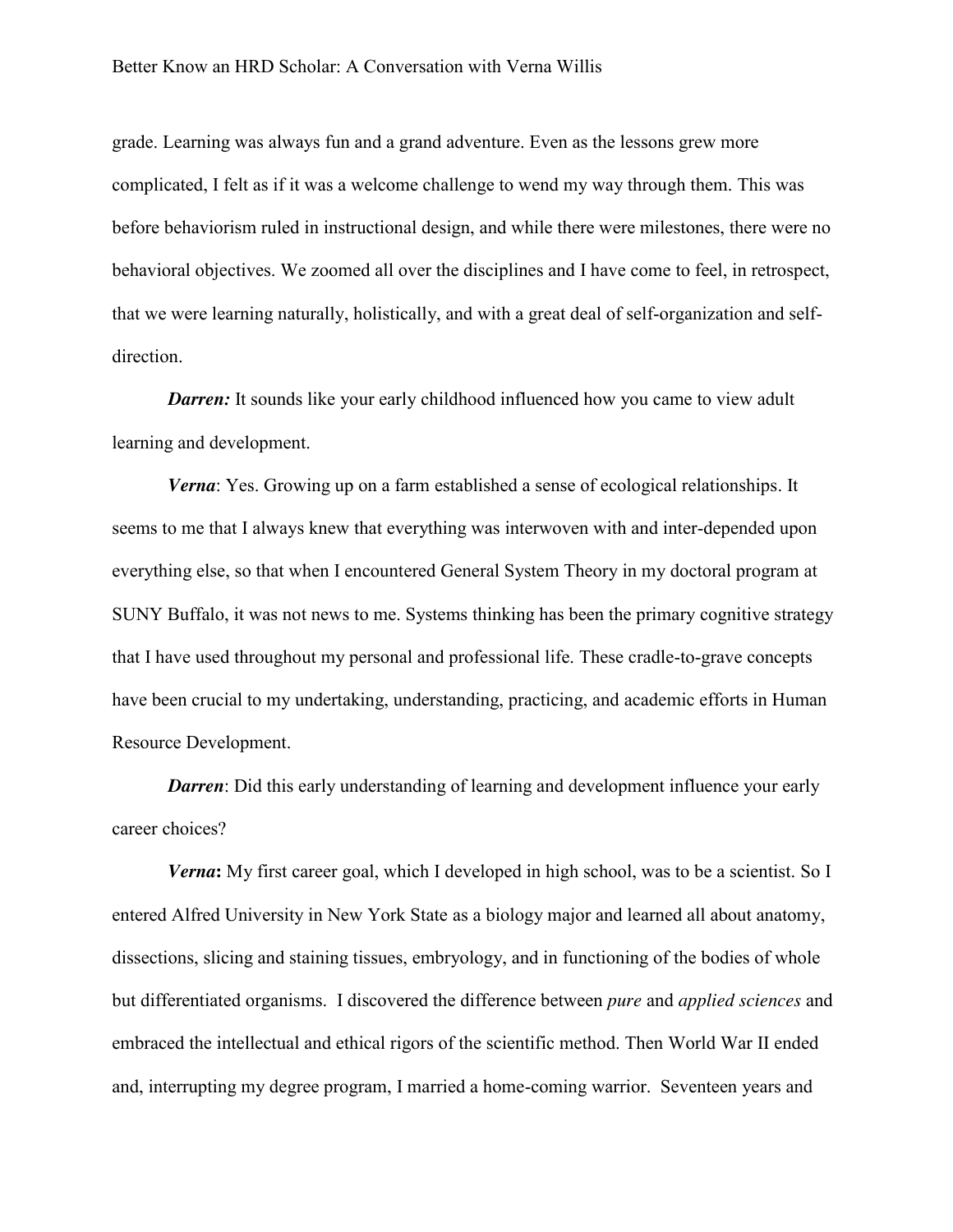seven children later, I had completed a bachelor's degree and a Master's degree in English, earned a New York State secondary school English teaching certificate, and started public school teaching. That was my first professional, paid work, so I guess you can call that my first real career.

*Darren*: How long were you teaching English?

*Verna***:** It lasted three years: first, I taught seventh grade; then I taught seniors; and the third year, I taught at State University College in Buffalo. It was there that I became involved in a five-year College Change Team project sponsored by the National Training Laboratories and it included human relations training in small groups. This in turn led to a four-year paid career as curriculum designer/coordinator/ record keeper for a Model Cities grant-funded public service agency called the Center for Human Services Training. The Center was dedicated to careerladder training of mental health paraprofessionals in Buffalo, NY. And so began the transition of my HRD practitioner endeavors from the context of schools to the contexts of public and business sector organizations. There, I concluded that, as a mature and experienced adult already working professionally among those with a Ph.D, it was time to go back to earn my own doctoral degree.

*Darren*: How difficult was it to go back into education, especially when also looking after your family?

*Verna***:** That was a serious rite of passage. I had become head of my large household, with several of the older children in college, and I had to choose a degree program that would allow me to work days and go to school at nights. And so I signed on to a program in instructional design and management at SUNY Buffalo. It was a thoughtful, creative, and rigorous program that allowed side excursions to develop our own strengths and specialties. We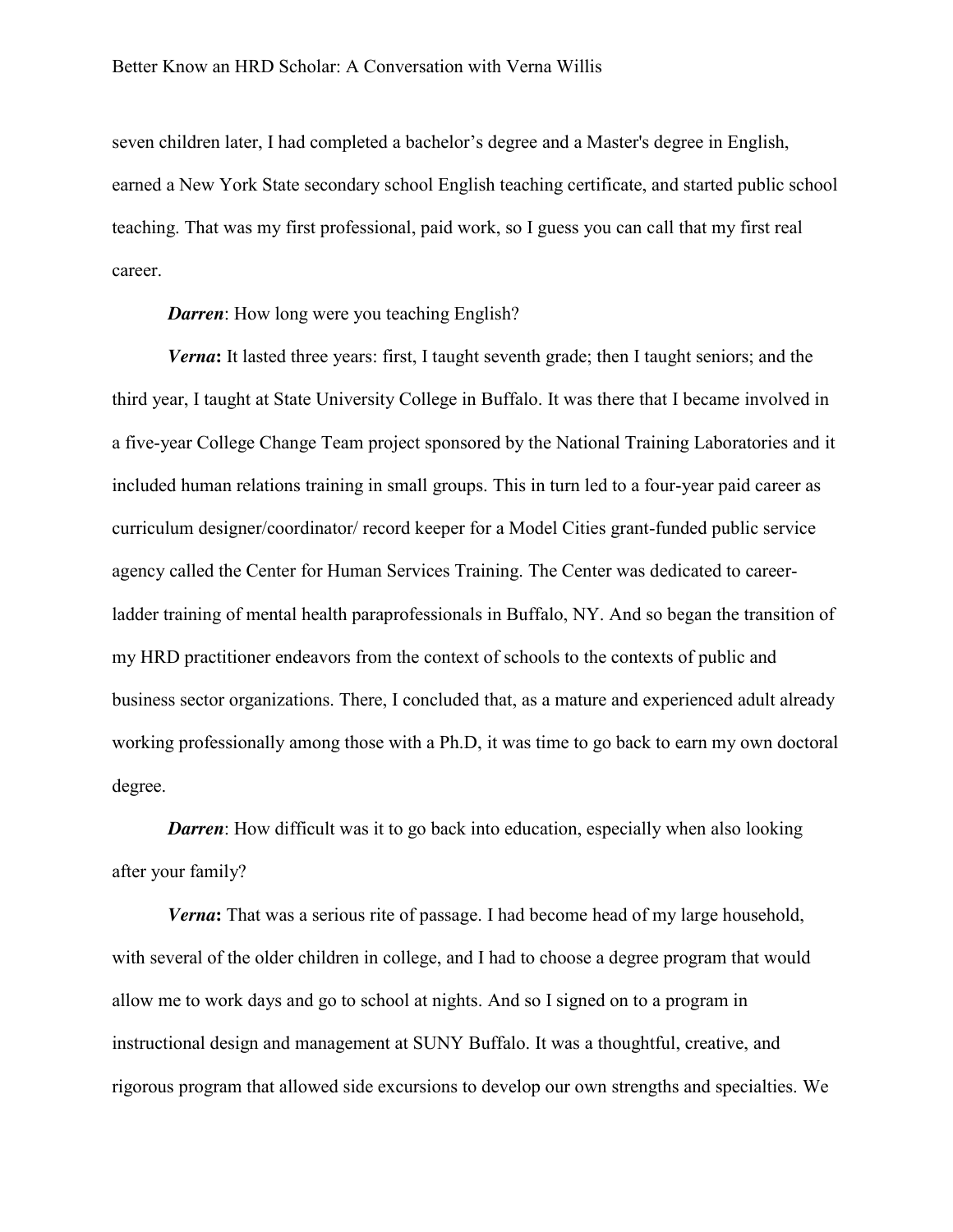were a community of scholar-practitioners, learning with and from each other, as in Reg Revans' *action learning* formulation that I discovered later. The most exciting courses for me were studies of human communication, electives in psychology, and the very centerpiece of the curriculum: General System Theory. Ludwig von Bertalanffy, the theoretical biologist, had been a ground-breaking professor at SUNY Buffalo and he had died shortly before I started my studies in the early 1970s. His influence was still potent, dispersed throughout the university. Here, at last, I had authority for the systems thinking I believe I was born into and, together with a course in cognitive modeling, I had found my foundation for all the professional work I was to do henceforth in HRD. My doctoral dissertation was a cognitive modeling of creativity as a special case of General System Theory, and this strategic combination has enabled me to corral the main ingredients I later used to research and constitute the degree programs in HRD at Georgia State University. I finished my PhD in 1977.

*Darren*: What happened to your career after completing your PhD?

*Verna***:** I graduated from SUNY Buffalo in August 1977 and, although I did two interviews for faculty positions, it was too late to find a job in the U.S. So my major professor and dissertation chair had contacts in the Middle East. He used his influence to get me a job at the University of Qatar as an associate professor. The reason for that is because I had taught for him one whole year while he was on sabbatical leave. I was hired to teach curriculum development in English as a Second Language and to act as a supervisor of student teachers of English in the Qatari secondary schools. I taught both men and women, but I could only supervise in the women's schools. Here, the instructional design side of my doctoral program really came in handy, as it did later on when I was in Indonesia assisting teachers in higher education how to translate broad, general descriptions of courses into articulated programs and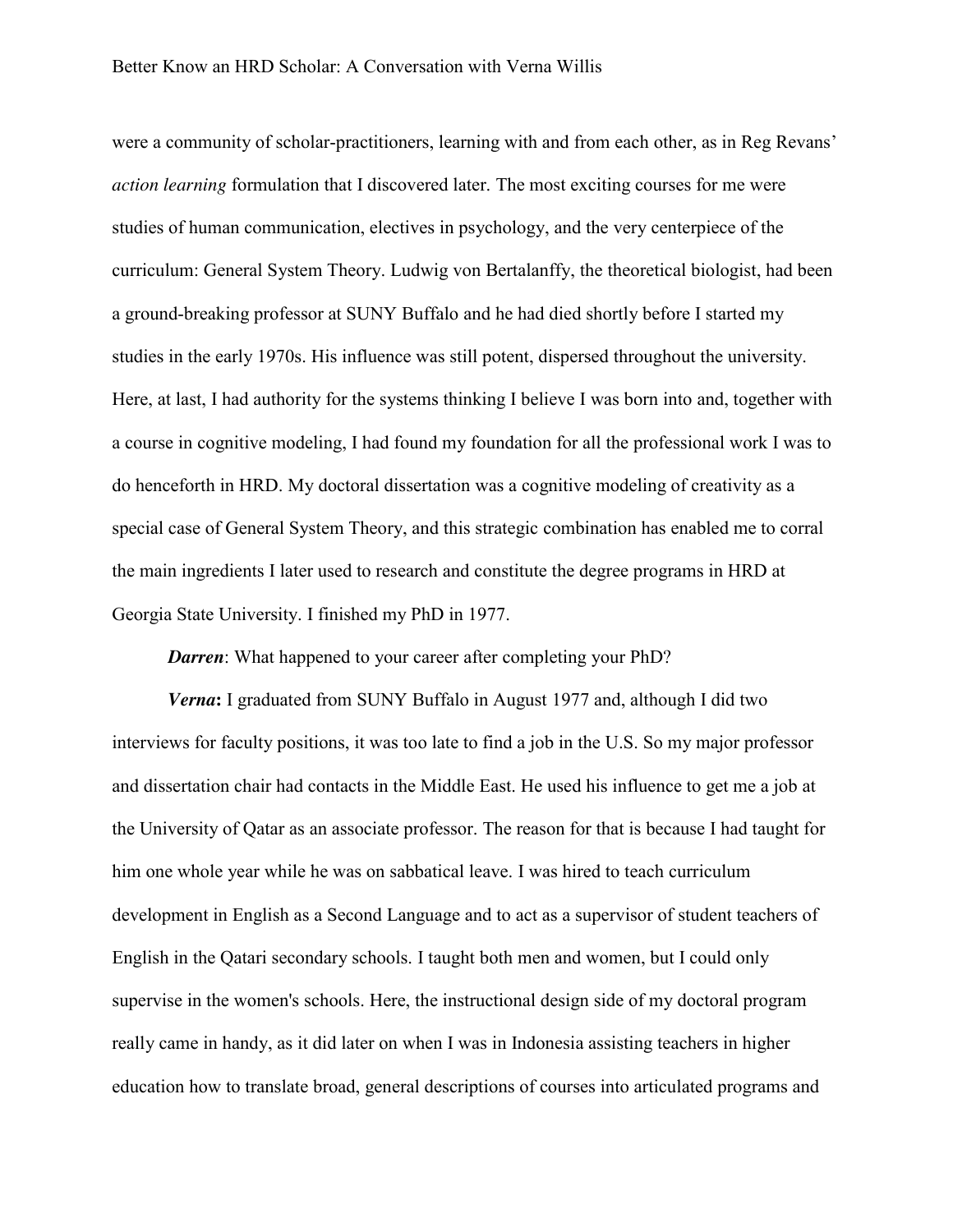lesson plans. Despite some initial hitches, I loved working in an international environment, became an ardent photographer and, surprisingly to me, a lover of the desert and the Gulf cultural milieu.

*Darren*: How long did you work in Qatar, and what came next?

*Verna***:** I was there for two years. In the third year, they wanted me to stay. But I couldn't. I had a daughter that needed to be starting high school. So I interviewed by mail with the manager of training at Manufacturer's and Trader's Trust Company Bank in Buffalo. I was shortly promoted to Banking Officer and manager of corporate training and development. I felt that I was turning "training" into something more systemic, strategic and effective and I had proven to myself that I could make the translation from school-based to business-driven learning and organization development. I stayed with the bank through hostile takeover, mergers, and bank deregulation.

*Darren***:** Do you remember why you left the bank?

*Verna***:** I was let go after seven years. There was new management, and every single senior officer, every single executive officer was replaced. My boss was an executive VP with an HR person reporting to him. My HR person was supportive of me. The executive VP was not. He was gone soon after I was gone. So essentially, I had no management support. He brought in his own people. There was not a good fit anymore. Besides, I was past 60 years old. So I didn't fit with the new people. Within two weeks of my leaving, I had a job with World Bank as a consultant to higher education in Indonesia. You know, as I look back at my career, there is an interesting pattern of unemployment followed by international ventures.

*Darren:* What was your work in Indonesia?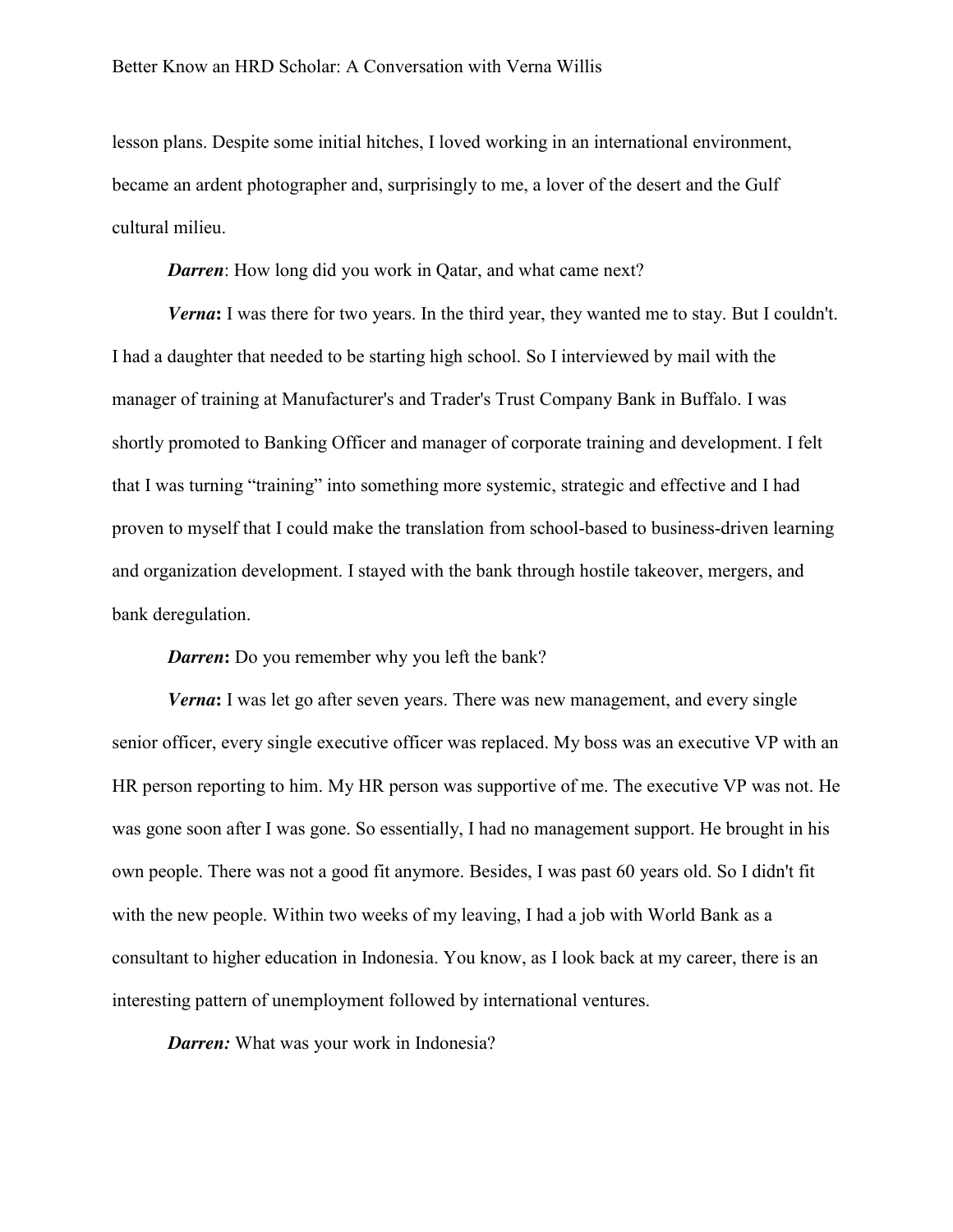*Verna***:** My job there was to teach teachers of instructional design, and to teach graduate students in instructional design. You see, what they would get from the government is a very brief description of what the course should be. Essentially, they had no idea where to start except to maybe get somebody's book somewhere. I had to use an interpreter, and one of the ways I handled the language problem was that I managed to get four students, who were teachers in the undergraduate programs, who had been abroad for studies. So they were good in English. And we did model projects of course development design with them. Then they served as my assistants. That was a good experience. I was there for 13 months, in 1987 and 1988.

*Darren:* I know that you joined Georgia State in 1988. How did that come about?

*Verna***:** It was time to resume my academic career. I supposed that my time in international consulting in education and HRD was ending then. There was no work in sight after the Indonesia project, and I had my family to feed and mortgage to pay. Strangely, things began to come together for me when I least expected it. While I was in Indonesia, an American happened to have a copy of the Chronicle of Higher Education. I saw an ad for a job at Georgia State University. They wanted a practitioner, somebody with a PhD, and someone who could design an HRD degree program. That was me. So I applied, flew myself back for the interview, and got hired. I then went back to Indonesia, finished the work, and started at GSU in the fall of 1988.

*Darren:* So your academic career started quite late on?

*Verna***:** I was nearly 62 years of age when I was hired for my first tenure track position. I was charged with creating the best HRD university program in the country. The challenge was fantastically inviting because I had some pretty definite ideas about what HRD should be but wasn't, and here was my big chance to see what I could do about it. I was given carte blanche to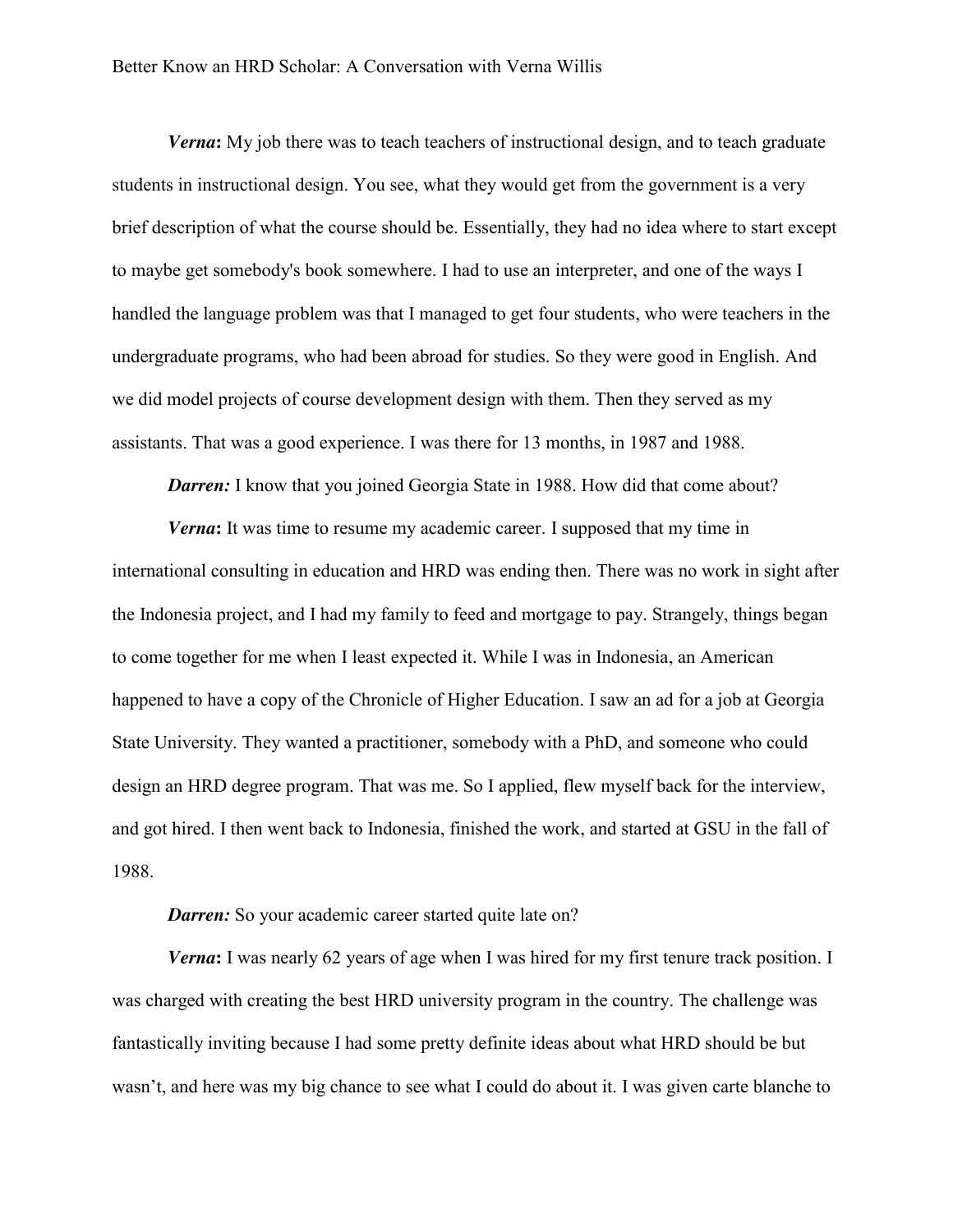redefine the field and designate suitable academic preparation for it in a systemic way. When students began flocking to the degree programs I designed, that's when I felt justified in believing I was good at what I was doing as a professor.

*Darren***:** How did you go about building a new HRD program?

*Verna***:** I designed all the programs and wrote the curriculum for bachelor's, master's and doctoral level. I had trouble with the doctoral level because there was somebody there that thought he sort of owned it. But I had a mandate to build the best HRD program in the country, so that all got worked through the academic approval committees. The biggest problem was that HRD doesn't really belong in any of the departments because it is so multi-disciplinary. First, we were in the vocational department, kind of like Dick Swanson's program in Minnesota. Then we were in the education department because I was determined that it was not going to be in the business college where Ph.D. students are required to be in residence as full-time students. That could not accommodate our working, practitioner constituency. Then we were in the Andrew Young School of Policy Studies, and we didn't quite fit there either. But then, they gradually phased out the PhD. HRD does not sit gently in academia.

*Darren***:** When was the PhD phased out?

*Verna***:** There was a competing program in public administration that was being developed and was competing for funds and resources. That was a joint program between Georgia Tech and Georgia State University. They were in the throes of developing and hiring for that. It was a big undertaking. The second factor was that we had too small of an HRD faculty. They felt that we really could not manage three degree programs with three faculty. And they were right. But the PhD was the one I wanted least to let go of. Even after then, our master's program continued strong.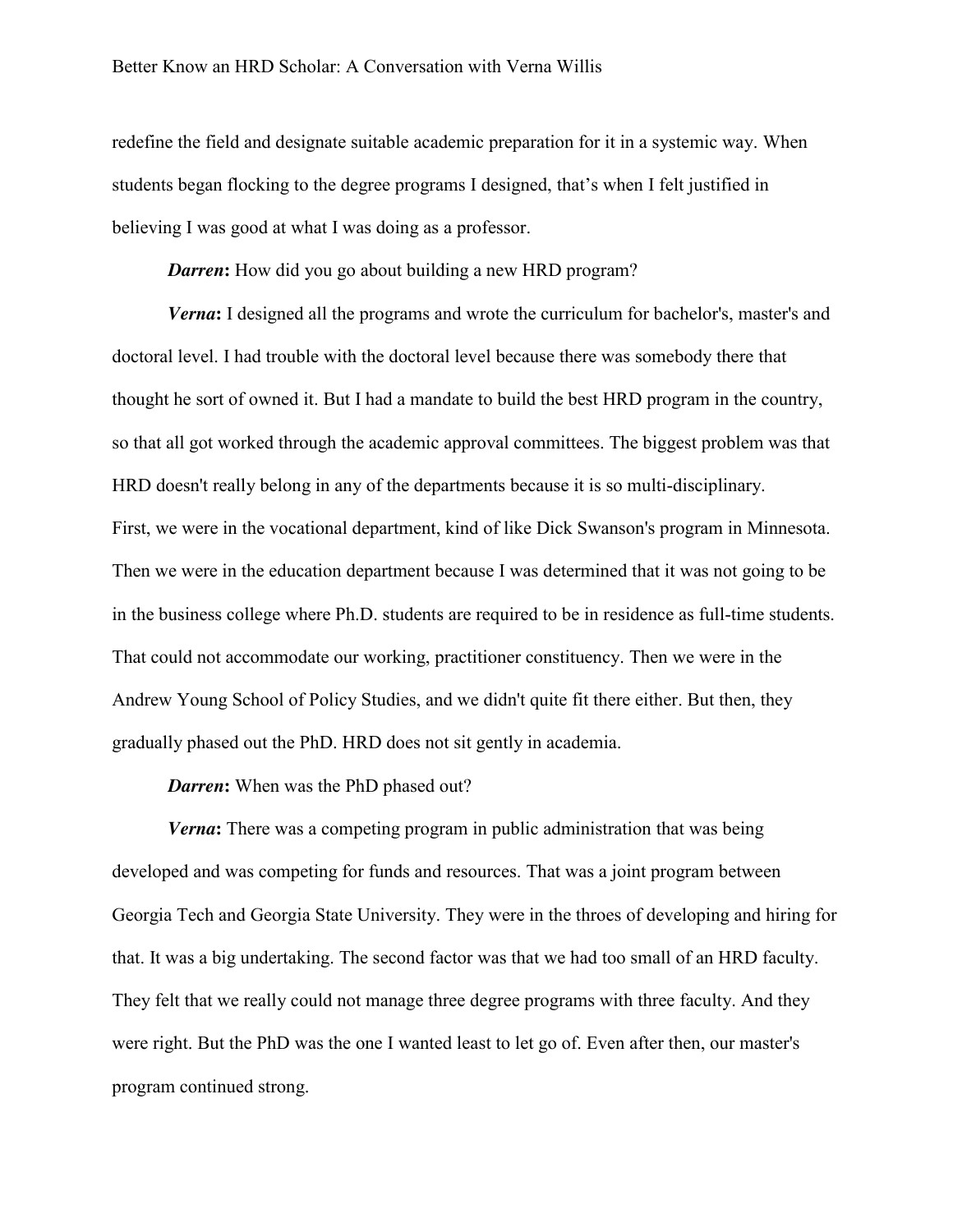*Darren***:** So how did the Georgia State journey come to an end?

*Verna***:** I retired from GSU in 2004, after 16 years of program development, 25 doctoral students completed and a like number of doctoral students whose committees I had served upon but not chaired. I knew the program was in its death throes. I left just before it died.

*Darren:* As we have walked through your career journey, it strikes me that you have had to face and overcome a lot of different challenges along the way.

*Verna:* The biggest challenges for me have always been overcoming credibility issues. As an older woman but a new professor, I was expected to have already a great publishing record, even though I was actually in my very first tenure track position. I got none of the course relief and department help that other new professors got, and had to figure everything out for myself. The same held true when I won a \$400,000 contract to research national laboratory training issues for HIV-AIDS identification and monitoring at labs around the country. I was a complete novice, but got little assistance from people who had been through the ropes and knew how to plan staffing and sub-contacting on federal contracts. I had a complicated design for extensive survey research and qualitative interviews in 40 labs with three levels of personnel. It nearly killed me. Another constant frustration was the lack of credence many departments gave to research that was based on verbal rather than numerical data. Doing qualitative research is hard enough, and yes, I had to do a lot of reading and research to learn those methods, but doing research through conceptual model-building is nearly unheard of, as is text analysis; all things I am strong in. So I really wearied of having AHRD reviewers say my research designs were not strong enough. They simply did not know what they were looking at or talking about.

*Darren*: So what have you been doing since retirement? I can't imagine at all that you sit around with nothing to do each day.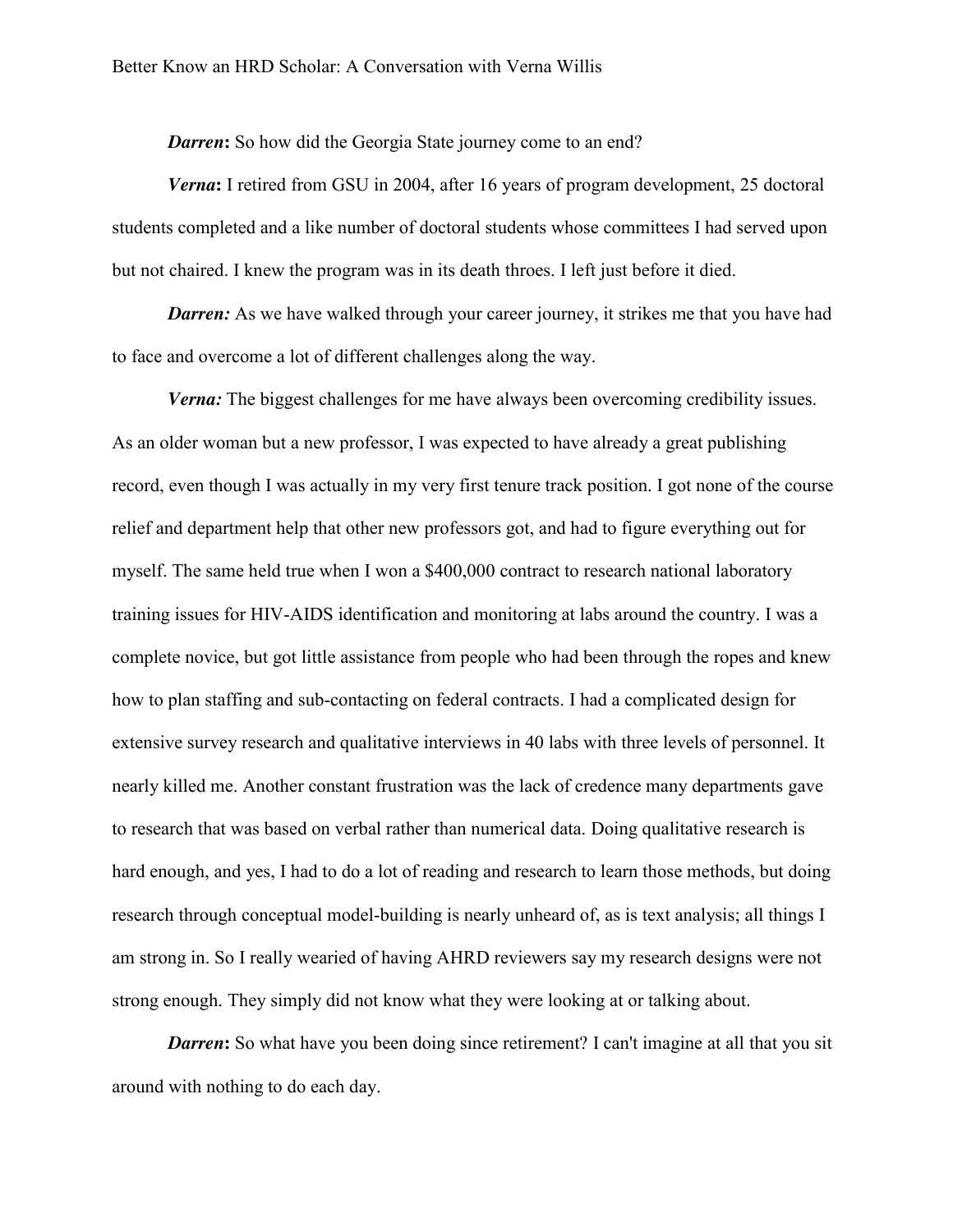*Verna***:** I might have fallen into that, but I didn't. Lex Dilworth would not allow me to. He got me involved in writing chapters on two books on action learning, history of evolution and applications. Those were published in the Spring of 2010 by Palgrave Macmillan. Through him, I'm sure, I got an invitation to attend the Global Forum for Executive Development through Business-Driven Action Learning last year and also this year. In June 2009, Lex posthumously and I were recipients of the first awards from the Global Forum for lifetime work.

*Darren*: As you mention the Global Forum, can I ask what roles professional associations and conferences have played in your development?

*Verna***:** One of the first professional conferences I went to was the Society for General Systems Research while I was a student at SUNY. It would have been in the 1970s. Later, in 1979, I believe it was, the conference for the silver anniversary of the Society for General Systems Research was held in London. I presented there and heard Sir Geoffrey Vickers and Sir Stafford Beer debate. Later, I came to realize when I met Reg Revans that he and Stafford Beer were at the same university and knew each other well. So Revans was a systems thinker. A lot of people miss that notion. In fact, I met Reg Revans at the first conference of AHRD in San Antonio. Victoria Marsick had connected Reg with Lex Dilworth, and they hit it off fabulously, and Lex invited him to that first AHRD conference.

*Darren*: I know that you were very active in the early years of AHRD. How did that come about, and what was your role?

*Verna***:** I was a member of ISPI, the International Society for Performance Improvement, when I was at school. Then, when at Georgia State, I was kind of a member of ProfNet, which used to be the professor's group at ASTD. That pretty much disbanded because we wanted our own academy. It was at a ProfNet meeting in Atlanta when we decided to do the chartering of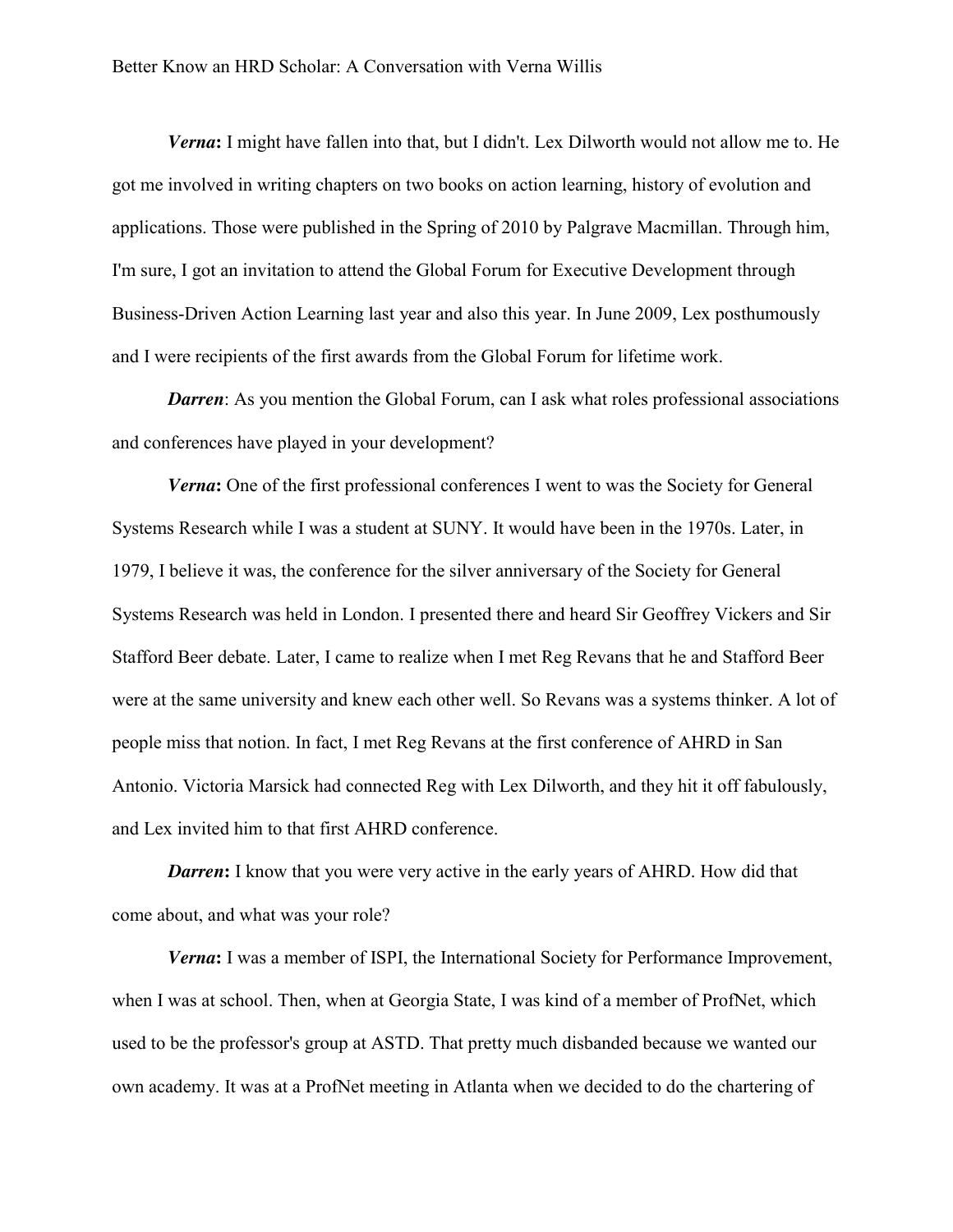the new organization, the Academy of Human Resource Development. Of course, Wayne Pace was highly instrumental in that process. He had done a lot of background and research in how to get it going. So our charter member certificates were signed in Atlanta by Wayne as our first AHRD president. We established the board and the program planners, the officers and all of that. I was on the first board, and I presented, I believe, at every conference except the last one or two before I retired. So I must have presented at about eight or nine straight academy conferences.

*Darren*: When you reflect back on your career, what are you most proud of?

*Verna***:** Much of what I am most proud of was highlighted in the profile about me that was distributed at the 2009 San Jose conference of the Global Forum for Executive Development Through Business-Driven Action Learning. It referenced my contribution to a major structural and strategic change in organizations with the introduction of the Chief Learning Officer (CLO) at executive team level. It also referenced the graduate degree programs I built and implemented at GSU. Above all, they acknowledged my steady commitment to life-long learning across five continents and in schools, universities, community-based human services, government agencies, citizen groups, and corporate entities. I wish I could have said all of this half so well.

*Darren:* It sounds like you learned a lot from your many different experiences, and that those influenced your perspective and approach. Which events do you think had the most influence?

*Verna:* Certainly the teaching years at State University College of New York, including my involvement in human relations training and work with the campus change team. That was a whole new era of understanding for me in terms of self-development, open communication, telling it like it is, and the t-groups. I learned a great deal about myself and others. I think I learned equally about other people and that what they appear to feel toward you or towards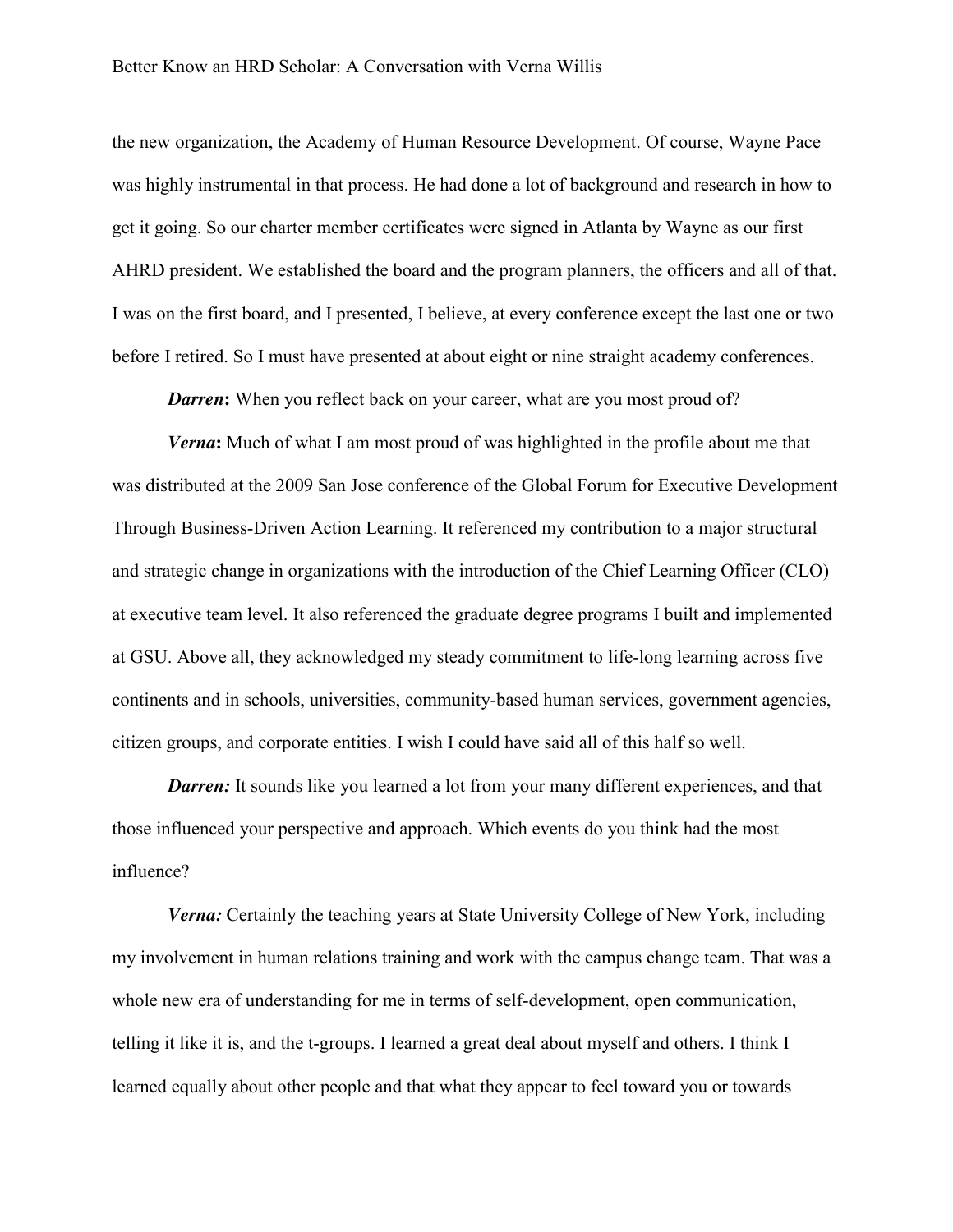someone else is not necessarily what's there. It was an awareness that developed over time. Also, I learned a lot from my international work. Before I went to Qatar, a friend of mine had said that I'd be good at it. But I didn't believe that because I'd never been outside the country except to Canada. And finding out that was really true, that it's possible to develop empathy and understanding of completely different cultures is exciting to do. That was good. It was very selfaffirming. But I think what I was most excited about was actually working with the faculty and staff at the Technical University in Yamoussoukro on the Ivory Coast. I used an action learning approach with them. It was a way of learning that they very much enjoyed, and they could draw from their own cultural heritage to get involved in. In other words, it wasn't a Western process anymore than it was an African process. My whole experience in Africa made me very much more confident that I could initiate things; that I didn't have to be bound by a formula, a funding source sort of formula. I got from that, more than anything else, the bravery and courage, and the confidence for risk-taking behavior.

*Darren*: Looking back at your career and the lessons you have learned, what advice would you give to those who are now starting their careers in HRD?

*Verna*: The advice I would give anyone seeking to enter the field of HRD is to expect the unexpected, know thyself, read relevant literature both theoretical and research-oriented, and talk with practitioners and academics in a wide range of settings. It will take a while to catch on to the fact that HRD is a profession separate from HRM, and that it is wildly multi-disciplinary. Most critical of all is that they develop an understanding that training does not equal HRD, for HRD has much more responsibility than that. HRD asks, "How do people learn?" And then HRD sets the stage for learning to happen through research, development, and negotiated expectations.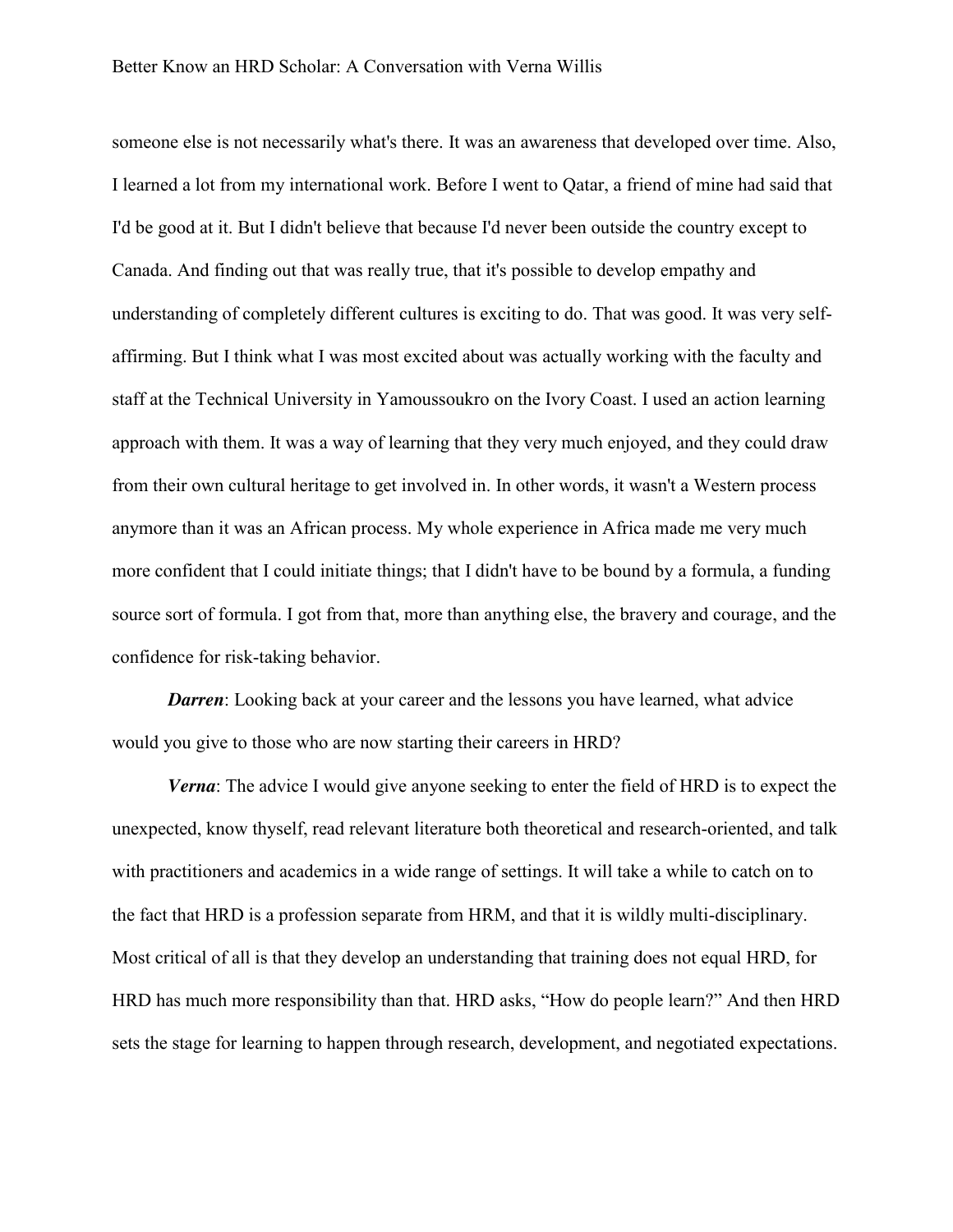*Darren*: Earlier in the interview, you mentioned Chief Learning Officers, and I would like to focus a little on that. Could you tell me about the background to how the concept came about?

*Verna***:** In my seven years at the bank, I became extremely frustrated because there were so many levels between me and the chief executive. My immediate superior said that he had not worked with anyone who knew more about training development than I did. So it was this complete mismatch between my knowledge, what I could do for them, what they believed and what they were willing to accept, particularly the assumptions they were making about me as an elderly woman. So it came about in part because of deep frustration about the lack of position power. You know there are many kinds of power, but I had no position power. I read in every training and development and HRD magazine about how we had to influence people. We had to do this all by our own personal influence, by return on investment and all that drill. I finally said to myself that nothing will do this except position power. You have to be up there on the executive team. I also became extremely frustrated with the fact that so many of the people who were offering their services as consultants were just public speakers. They knew nothing about how people learned. They were thought to be grand because people came away with feel-good things. But there was no retention. I even did some research to see that they couldn't even remember a week later what they had been trying to learn. So that's when the idea of the Chief Learning Officer came to mind. If there is a Chief Financial Officer, who is in charge of physical and capital assets. Then there should be an equivalent in charge of human assets. So what we need is a Chief Learning Officer.

*Darren***:** How did the Chief Learning Officer idea develop from your initial thinking into mainstream HRD?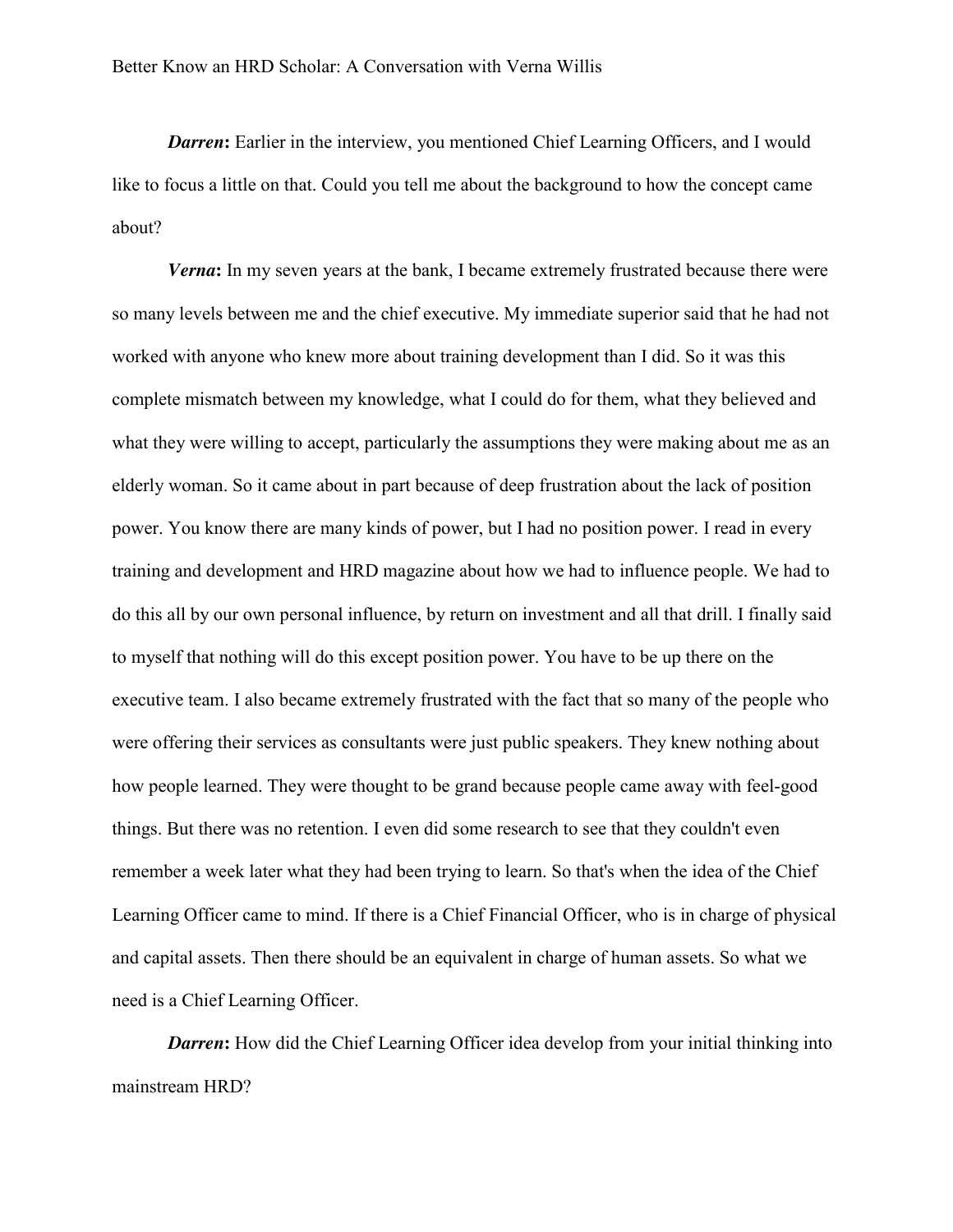*Verna***:** It was in 1991. I was writing for the University Council, which sort of preceded AHRD. It was really not the same thing as the ProfNet, but had many of the same people in it. We were meeting annually. I wrote this article, and I remember that Gary MacLean liked it. Everybody was talking about learning organizations, and my article called for the creation of a Chief Learning Officer position to lead its creation. That was the gist of the article, and it was published in the second volume of Human Resource Development Quarterly (Willis, 1991).

*Darren*: Do you remember what the reaction was to the article within the HRD community?

*Verna*: Hardly any. I did make a presentation on it at the conference. I guess the people that attended my presentation were interested. But there was no aftermath, except for Gary May. He liked the idea, and he became the first person to carry the title of Chief Learning Officer. Sometime later, I went to the third annual Chief Learning Officer Conference. Gary May and I went as participants, and the attendees there had never heard of me. The concept grew, and it grew and it grew. Then Dede Bonner edited a book about leading knowledge management and learning (Bonner, 2000), and she accepted and believed Gary and I when we said that it originated with us. Gary contributed the notion that taking the HRD out of HR was analogous to taking information technology out of finance departments, that it just got too big, too complicated, and too different. That was Gary's insight. I never would have thought of that.

*Darren*: Have you stayed connected with the concept of Chief Learning Officer?

*Verna***:** Not in writing. There was a time when somebody else in AHRD had arranged for the Chief Learning Officer from Whirlpool to come in and make a keynote speech. He was going to introduce her. Apparently, someone on the board said, "That should be Verna's job." So he stepped aside and I introduced her. We also had a panel presentation at the ASTD conference,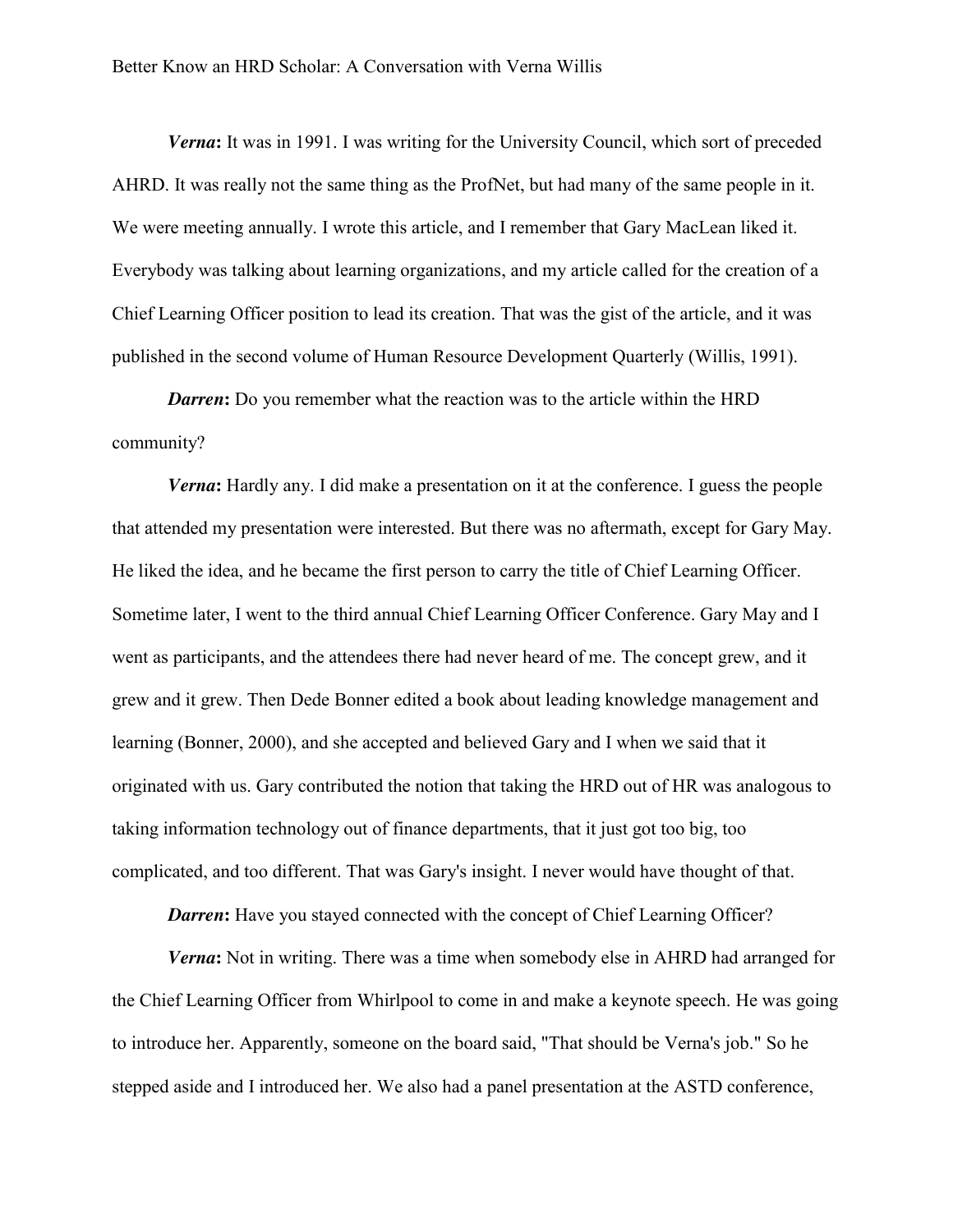and there were Chief Learning Officers there. Otherwise, I don't actually know how it has grown, except that they did have that Chief Learning Officer conference. Of course, I never really laid it aside because it's my baby.

*Darren:* As we have discussed your career, it is apparent that events clearly influenced you and your career journey. When you look back, who were the key people who also also influenced your development and approach?

*Verna*: I have had exceptional teachers, professors, and work colleagues without whom I would be a lesser person than I am now. I have learned with and from so many people, about so many things that if I were to list all the significant influences, the list would be pages long. So I will just stick to professional influences that in my view are directly relevant to HRD. First, there are several people from the NTL Network from whom I learned important lessons in human relations. Most, like Charles Seashore and Walter Sykes, were encountered during the College Change Team project at SUCB. Dr. Richard Meisler, hired at the College as a campus change agent and placed in charge of Freshmen and Transfer Programs, was quick to pull me into student advising and into the T-Group and action research processes. These gave me first-hand experience with facilitating problem-solving groups, opening up multi-directional communications on campus, and expanding student services. In these years, I became knowledgeable about Kurt Lewin's work, and became one of those who spent an intensive two weeks doing team development and risking personal growth at the NTL facility in Bethel, Maine. Later, I was influenced by the learnings from Marvin Weisbord's consulting skills workshop. Then there was Dr. Taher Razik, my major professor at SUNY Buffalo. He came to believe in me, and made me both his survey research assistant and his graduate teaching assistant, arranging my hours so that I could still earn money in other ways. He then used his contacts to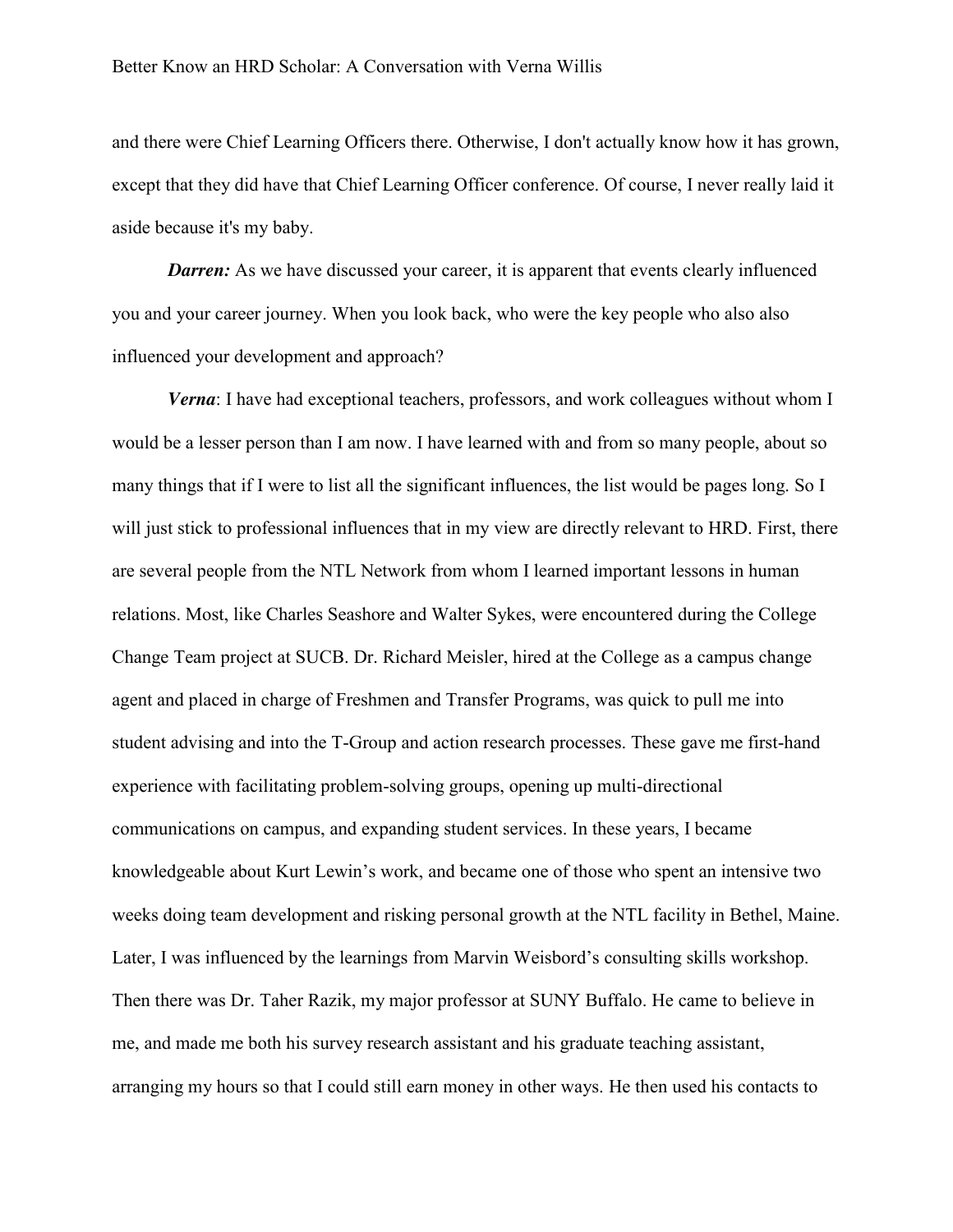negotiate a faculty post for me at the University of Qatar when I was at a loss to determine next steps after graduation. The next two people who entered my life as major professional influences were Professors Reginald Revans and Robert "Lex" Dilworth, both serving to introduce me to the principles of action learning at the first conference of the Academy of Human Resource Development in San Antonio. For me, action learning was the most systemic, most strategic and most democratic of all the HRD strands I had encountered over the years. In my bank days, I was so often disappointed by the lack of participant internalization and application of learning, even when the instructional designs were impeccable and the consultants conscientious and experienced. What emerged for me from hearing about action learning was that it is systemic, self-organized, self-directed, and capable of capitalizing on everyone's tacit and explicit knowledge to solve real, stubborn, recurring problems. If there is such a thing as a crystallization of one's professional wisdom regarding the field they practice in, then I would have to say that engaging in action learning offers the best odds for crystal formation and precipitation. Lex and I both became convinced of the efficacy of action learning, shared qualitative research projects, and co-authored papers and a book that some consider a "first reader" for initiates to the action learning process.

*Darren*: As you mention that, it leads me to think about all of the projects and people you have been associated with over the years. I was wondering how you decided which projects to get involved with, given that you have limited time and energy?

*Verna***:** It's the one that gets me excited. That seems to open a new horizon or to further my own desire for learning. That's how I choose colleagues, too, I suppose, or they choose me. It's a mutual kind of thing; that we can learn together. We can do this. Perhaps we can't do it separately, but we can join our efforts and something good will come from it.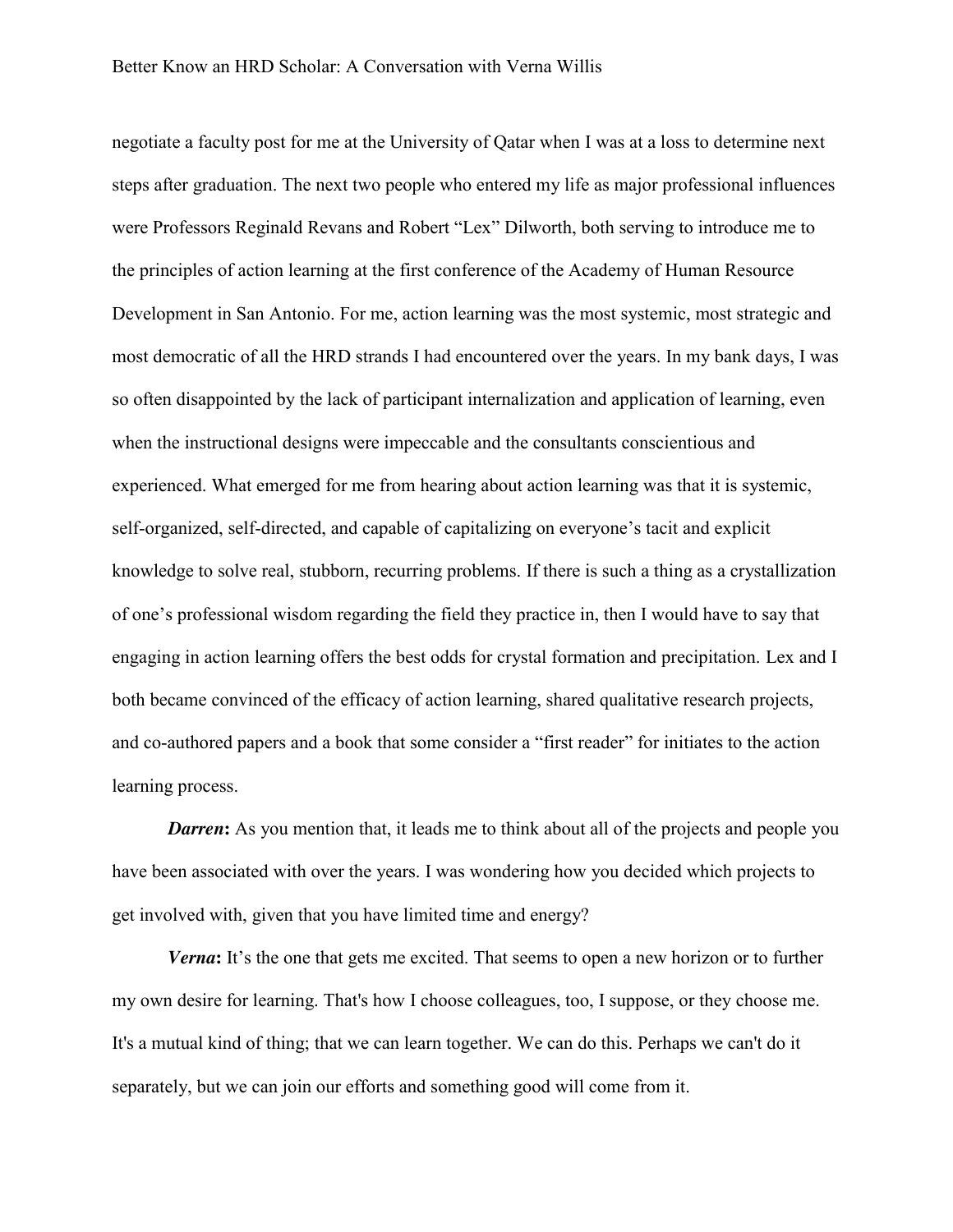*Darren*: I'm conscious of the time and I want to make sure we talk a bit about life outside of HRD. It sounds as if family is a large part of your life outside of HRD. How did you find a way then of balancing work and family? That must have been a challenge.

*Verna***:** Family certainly is a large part of my life, and I managed to balance work and family with great difficulty. My family is dispersed across the West Coast, Florida, and Maine, so I don't spend a lot of time with them. But I'm a Victorian letter writer, I guess. I even have trouble keeping e-mails short. To achieve a balance, I did everything from pushing the cradle with my foot while I was typing my master's thesis to having my 14-year-old daughter shut me in my room and say, "Don't come out until you've got it finished," with my dissertation. She minded if I even came out for a cup of coffee. She was so sick of the whole thing. It was especially tough because I was a single parent for most of those years. And certainly, my housework suffered.

*Darren*: How was the family impacted by all of the international work that you did?

*Verna***:** I didn't start that until Lisa, my youngest, was 14. She went with me to the Middle East the first year. She's never been the same since. But then, neither have I. It's very eye opening. I found it eye opening in a good sense because it challenges stereotypes. Also, you develop really close friendships if you're open to that. And I don't mean just in the ex-patriot community either. When you're invited into people's homes and you know that they either feel honored, enjoy your company or both. And I feel honored by being asked.

*Darren*: So have any of your family members followed in your footsteps, in terms of academia, research, HRD or action learning?

*Verna***:** None of those. They have for the most part had higher education. I have five children with bachelor's degrees. Some have gone onto masters. Of the two who didn't continue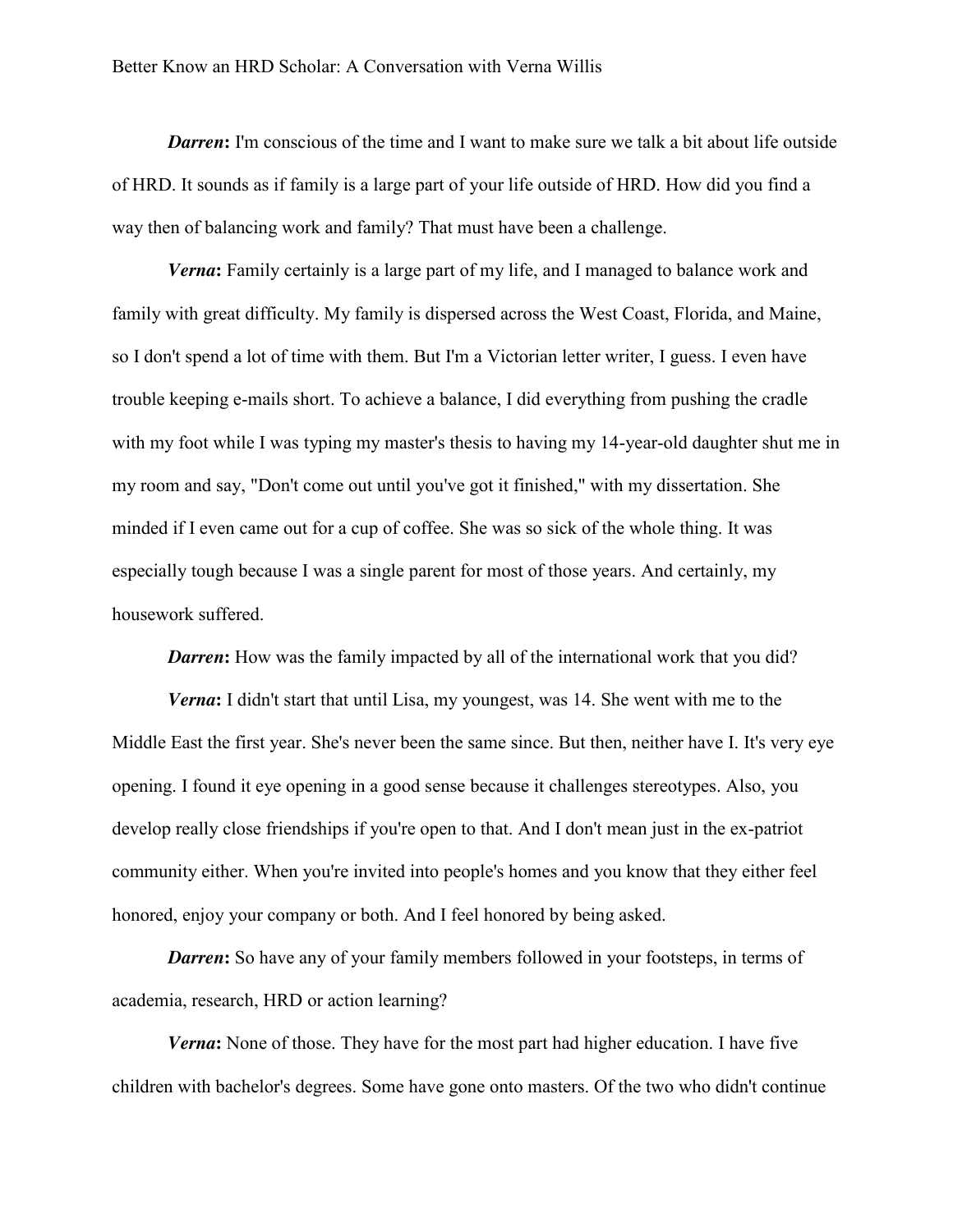onto college, one is an artisan: he restores and also builds hot rod antique autos. He really is an artist and a metalworker, a designer. The other is in college now studying digital imagery technology. She is my youngest child, the one that was 14 when I was in the Middle East. But no, they haven't gone down the same path.

*Darren*: Going back to the topic of challenges of balancing work and personal life or work and family, you've certainly been amazingly active from a work perspective. Did you find that limited you in terms of having other hobbies or other interests outside of family and work?

*Verna***:** It has limited my pursuing them to the extent that I'd like to. But that has been one of my problems. I have been so interested in so many different things. There are pieces of things left undone all over the place. My mother was a great genealogist, and I have continued with that. I make quilts, but they've been not touched for years now. I learned to crochet. I love to travel and take photographs, and have done a lot of it. I'm just now contemplating buying my first digital camera. I'm kind of reluctant to give up the single lens reflex, though. I've had such good luck with them. I also believe in journaling, which helps me focus my thoughts and spell out my tasks and provides useful reflection. I started when I was in grade school, at about the same time that I became aware of action learning and reflection. While I have journaled off and on pretty much all my life, I have sustained it constantly since the mid-1990s. I never go traveling without my journal. It isn't just a travel journal, either.

*Darren*: To change topic a little, I would like to ask about what's next? What else do you still hope to achieve? Is there something you would particularly like to achieve or something you'd particularly like to focus your energies on?

*Verna***:** I used to garden, but now I have artificial knees, so I don't do much of that anymore. I would like to write professionally, perhaps a memoir or personal essays, which have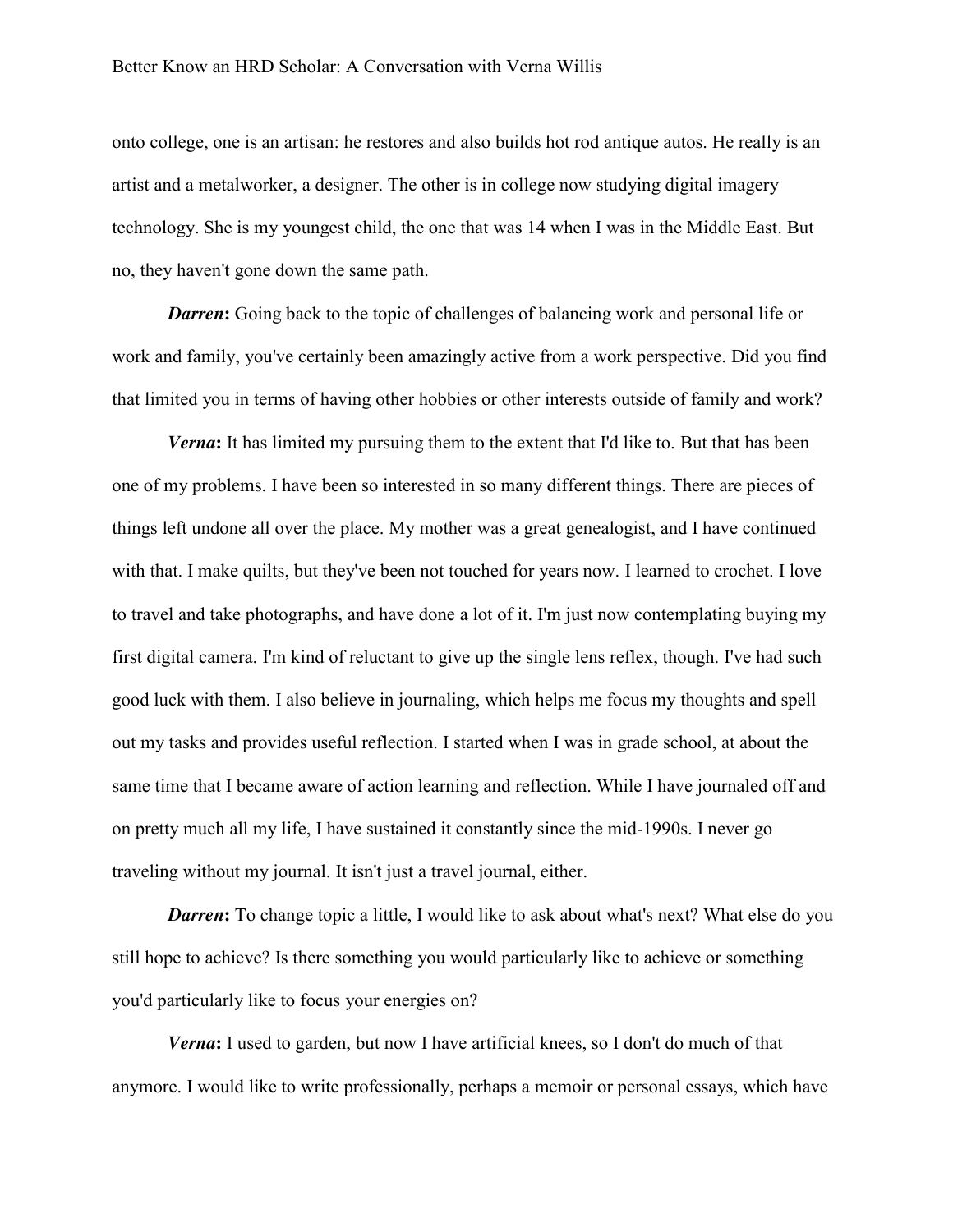the aspect of a memoir but don't necessarily follow an autobiographical chronology. Although writing is a little challenging at the moment as I have two family members living with me. I also want to finish things that are lying about partly finished. I might even like to do some exhibitions of photographs. I was part of an exhibit in Qatar, in one of the hotels there, which included some of my enlargements and I very much enjoyed that.

*Darren*: The photography sounds fascinating. What do you enjoy photographing?

*Verna***:** I photograph whatever interests me. I did a lot of mosque towers in Qatar. I did little plants in the sand. I think the photography actually led me to appreciate the desert more. I saw things that I otherwise wouldn't have seen. While I was there, my daughter and I were taught to photograph portraits, and that's something else I like very much. When we were in the Middle East, of course, we did a lot of asking people if they were willing to be photographed. I also enjoy taking photographs of architecture, and animals; I suppose I have photographed a cat in every land I've ever lived in, too.

*Darren*: Verna, unfortunately the time has come to wrap up our conversation. I have really enjoyed our time together and hearing more about your career and personal interests. Thank you for your time. It has been so good to re-connect, and I wish you well with your current and next ventures.

### **Implications**

As stated earlier in this paper, the purpose of the paper is to learn about one person, and then to later examine themes that cut across interviews. However, I would like to highlight a few questions that emerged during the conversations with Verna in the hope that they prompt reflection and learning: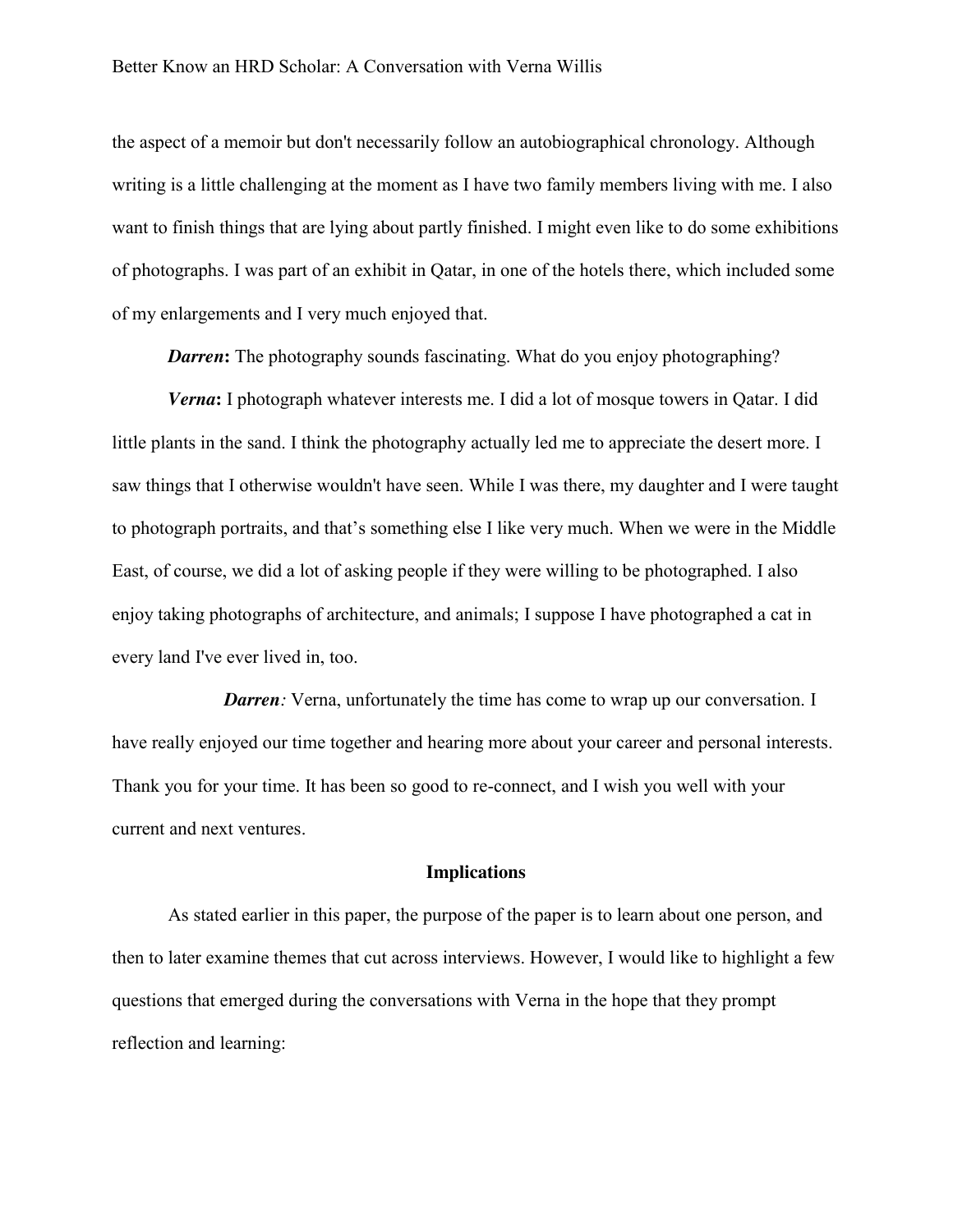- 1. How does your childhood upbringing influence your approach to HRD and to research?
- 2. What lessons have you learned from living and/or traveling abroad, and how do those influence your approach to HRD?
- 3. In what ways have doors closing in your career (for example, being released from a job) led to unexpected doors opening?
- 4. What major new products or concepts have you created in your work that you have needed to pass on to others, and do you now stay connected to them or did you choose to move on?

#### **References**

- Bonner, D. (Ed.). (2000). *In Action: Leading Knowledge Management and Learning*. Alexandria, VA: ASTD Press.
- Hareli, S., & Klang, M. (2008). The role of career history in gender based biases in job selection decisions. *Career Development International, 13*(3), 252-269.
- Harrow, J., & Mole, V. (2005). I want to move once I have got things straight: Voluntary sector chief executives' career accounts. *Nonprofit Management & Leadership, 16*(1), 79-100.
- Roworth-Stokes, S., & Perren, L. (2000). Rising stars: The career development of research centre directors. *Career Development International, 5*(3), 135-143.
- Swanson, R.A. & Holton, E.F. (2009). Foundations of Human Resource Development 2nd Edition. San Francisco: Berrett-Koehler.
- Willis, V. J. (1991) 'The new learning organization: should there be a chief learning officer in the house?', *Human Resource Development Quarterly, 2*(2), 181-187.